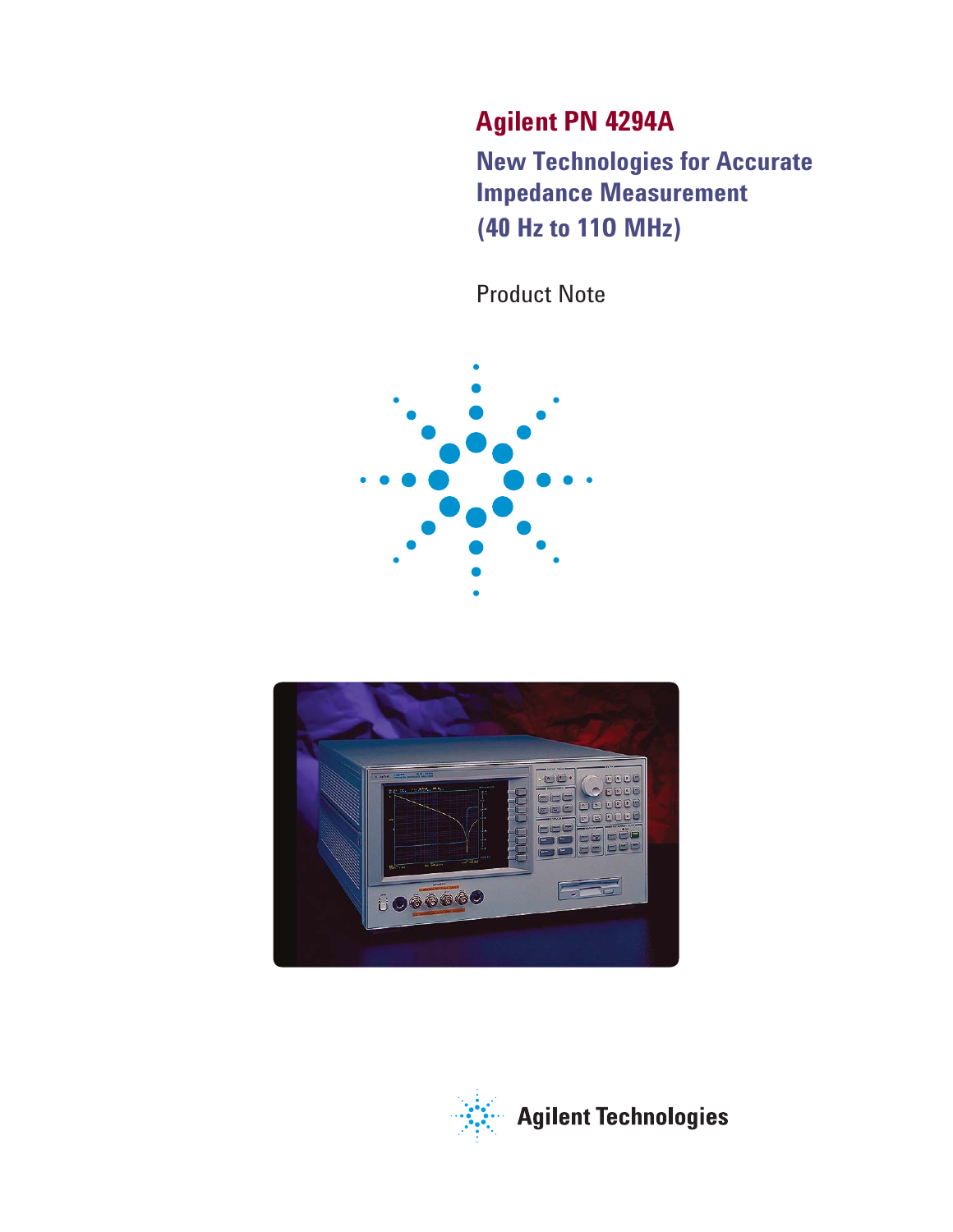## **Table of Contents**

|    | 2. Comparison of Previous Impedance                 |
|----|-----------------------------------------------------|
|    | 3. Features of the Auto-Balancing-Bridge Technique4 |
| 4. | Problems with Previous Auto-Balancing-Bridge        |
| 5. | Agilent 4294A Solution No. 1: Frequency Expansion7  |
| 6. | Agilent 4294A Solution No. 2: Impedance/Phase       |
|    | 7. Other New Technology-1: New Impedance Probe 11   |
| 8. | Other New Technology-2: 7-mm Connector Adapter12    |
| 9. | Other New Technology-3: Cable Extension 13          |
|    | 10. Comparison of the Latest Impedance              |
|    |                                                     |

### **1. Introduction**

As the operational frequency and quality of electronic components and materials increases, an impedance measurement instrument with a wide frequency range and an exceptional accuracy is required for adequate electrical evaluation.

The Auto-Balancing-Bridge method (ABB) is widely used for Low-Frequency (LF) impedance analysis. This technique has many advantages such as exceptional measurement accuracy and a wide impedance measurement range, but it is limited in its frequency coverage.

In this product note, new technologies used in the Agilent 4294A Precision Impedance Analyzer are discussed. This impedance analyzer has extended the frequency range of the ABB technique, and provides new possibilities for LF impedance measurement. The new Auto-Balancing-Bridge method is explained in this product note.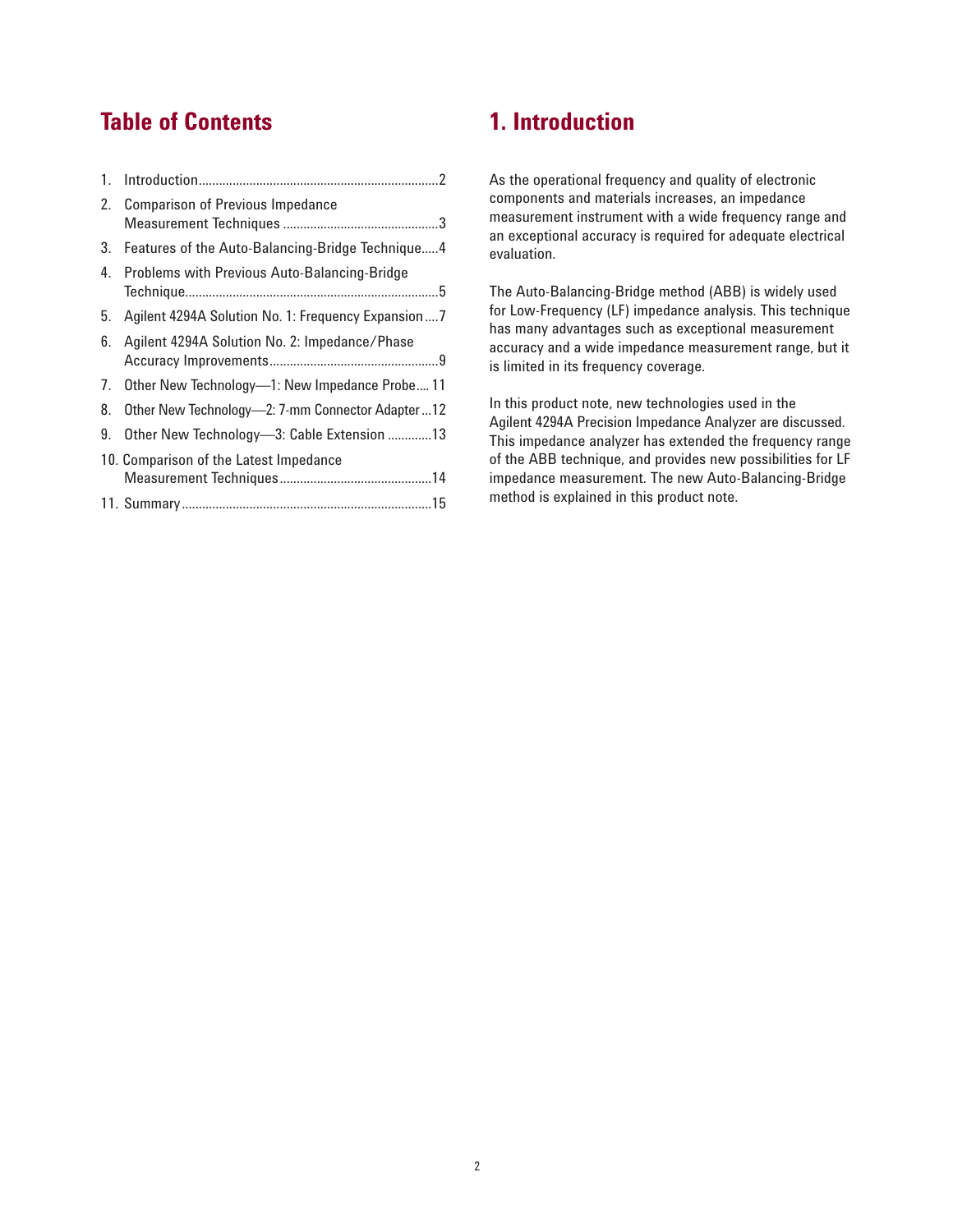## **2. Comparison of Previous Impedance Measurement Techniques**

Table 1 shows the major impedance measurement techniques as well as the previous frequency ranges covered. The Auto-Balancing-Bridge method provides the best measurement accuracy and broadest impedance coverage, thus permitting its use in all impedance measurement applications in the LF frequency range. The I-V method provides unique features in that it can perform measurements on a grounded device, as well as probe components in a circuit. However, the impedance measurement range and lower frequency range are limited when compared with the Auto-Balancing-Bridge method.

The RF I-V method is an enhanced I-V method, which successfully expands the frequency range to the GHz region. This method is suitable for a broad set of applications in the RF frequency range. The method, used by network analyzers, obtains impedance parameters from reflection coefficient measurements.

It is the only technology that can measure at high frequencies (microwave), but the accurate impedance measurement range is limited to those impedance values that are close to the characteristic impedance of the analyzer.

In general, applications requiring impedance measurement, such as component and material evaluation, utilize the ABB technique in the LF frequency range, while the RF I-V technique is used in the RF frequency range. Many DUTs (Devices Under Test), including capacitors and inductors, exhibit an impedance dependency as a function of frequency. In such cases, a measurement instrument with wide frequency coverage is required. As the frequency coverage of these various techniques increases, the impedance accuracy and impedance measurement range must be maintained. Given the history of these techniques, innovation of the ABB technique required that the frequency range be expanded in the 4294A.

| <b>Technology</b>                | <b>Advantage</b>                                                                       | <b>Disadvantage</b>                                                                                              | <b>Frequency range</b>              | <b>Application</b>                                                  |
|----------------------------------|----------------------------------------------------------------------------------------|------------------------------------------------------------------------------------------------------------------|-------------------------------------|---------------------------------------------------------------------|
| Auto-Balancing-<br><b>Bridge</b> | Most accurate Wide impedance<br>measurement range Wide frequency<br>coverage           | Limited frequency coverage                                                                                       | $5 Hz - 40 MHz$                     | All impedance measurement<br>applications in LF (4194A, etc.)       |
| $I-V$                            | Grounded device measurement<br>Probing measurement                                     | Limited frequency and imped-<br>ance measurement range                                                           | $10$ kHz $-$ 100 MHz                | In-circuit impedance measurement<br>$(4194A + 41941A, etc.)$        |
| <b>RFI-V</b>                     | Accurate impedance measurement<br>through the GHz range Grounded<br>device measurement | Limited frequency coverage                                                                                       | $1 \text{ MHz} - 1.8 \text{ GHz}^*$ | Components and materials<br>measurement in RF (4291B, etc.)         |
| <b>Network analysis</b>          | Very broad frequency coverage (LF<br>through microwave)                                | Impedance measurement range<br>is limited to values close to the<br>characteristic impedance of the<br>analyzer. | $\geq$ 10 kHz                       | <b>Components and materials</b><br>measurement (8753E, E5100, etc.) |

#### **Table 1: Comparison of previous impedance measurement techniques**

\* Note: The latest RF-IV instrument, model E4991A, has frequency range from 1 MHz to 3 GHz.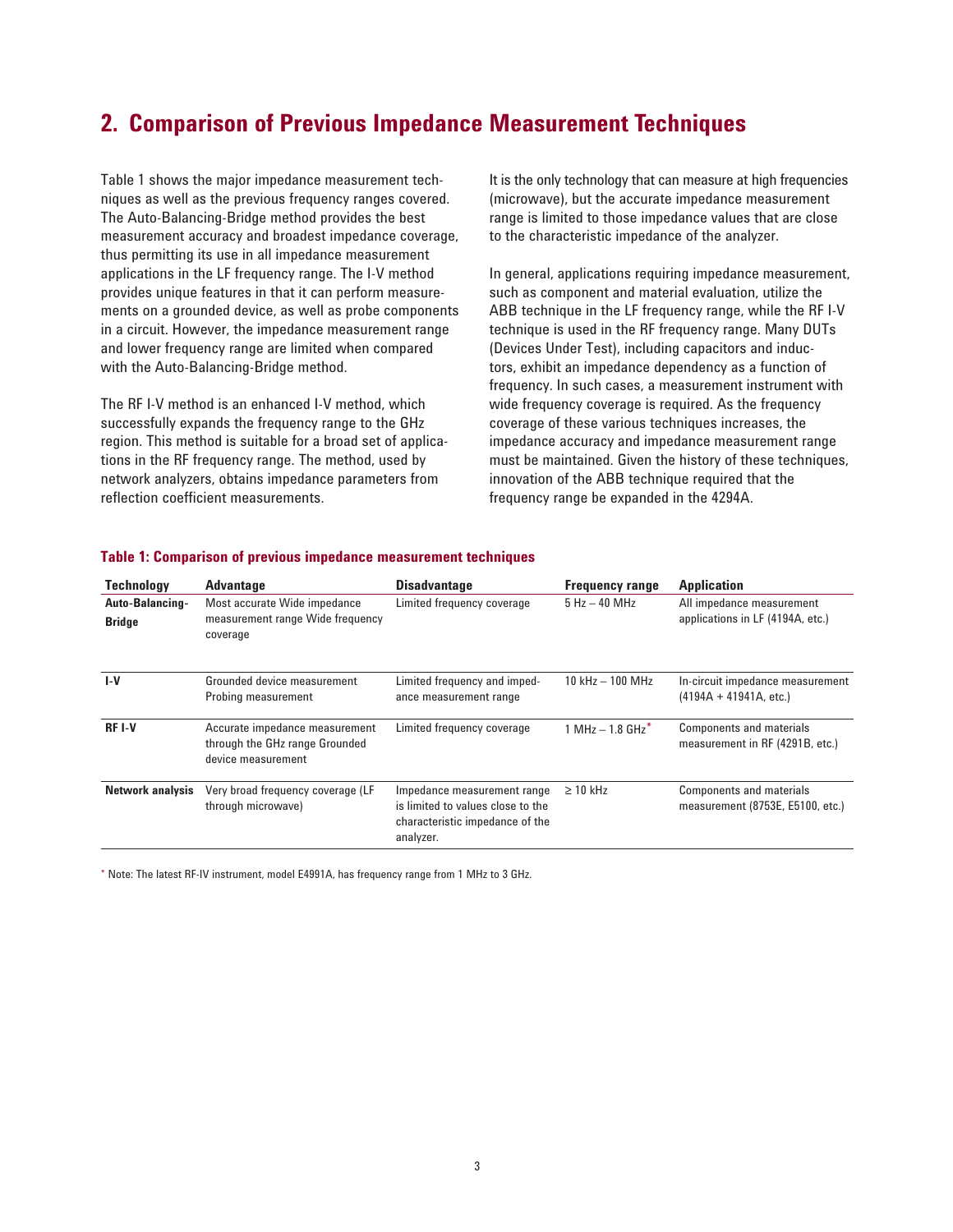### **3. Features of the Auto-Balancing-Bridge Technique**

Figure 1 shows the circuit diagram of the Auto-Balancing-Bridge method. In order to perform precise impedance measurements, the voltage applied to the DUT, and the current, which flows through the DUT, need to be accurately measured. The voltage applied to the DUT is detected as "V1" at the High-Potential (Hp) terminal of the instrument. The terminal is isolated from the High-Current (Hc) terminal, which is a signal output terminal. This isolation enables accurate detection of the voltage applied to the DUT. The current, which flows through the DUT, goes to the Low-Current (Lc) terminal. If there exists a certain potential at the Lc terminal, stray capacitance between the terminal and ground is generated, and current may flow to ground. To avoid this, the LOW terminal is kept near the voltage level of ground. This is called a "Virtual Ground", and it is functionally dependent on a feedback loop. The feedback loop is called a "null-loop."

The null amplifier consists of an input amplifier, a narrowband, high-gain amplifier, and an output amplifier. This circuit maintains the virtual ground at the Lp terminal, and pulls the current to a range resistor. By detecting the voltage of the range resistors, the current, which flows through the DUT, is measured. Impedance analyzers usually have several range resistors in order to achieve high-resolution for various current measurements. With the technology of this feedback loop, the cabling method called a Four-Terminal-Pair (4TP) configuration is used. This configuration minimizes error factors that exist in the measurement path. (See Figure 2.) The "measurement path" refers to the path from the voltage/current measuring circuit in the instrument to the DUT connection. The 4TP configuration removes influences such as the series residual impedance of a cable, stray capacitance between cables, and mutual inductance of cables. With this configuration, a wide range of impedance can be measured from low-Z to high-Z. Figure 3 shows the circuit diagram of the latest Auto-Balancing-Bridge technology. The signal generated by a signal source will flow in a circuit. This technology can provide the most accurate measurements through the use of the Auto-Balancing-Bridge technique with the Four-Terminal-Pair configuration.



**Figure 1. Circuit diagram of the Auto-Balancing-Bridge method**







**Figure 3. Combination of the Auto-Balancing-Bridge technique with the Four-Terminal-Pair configuration**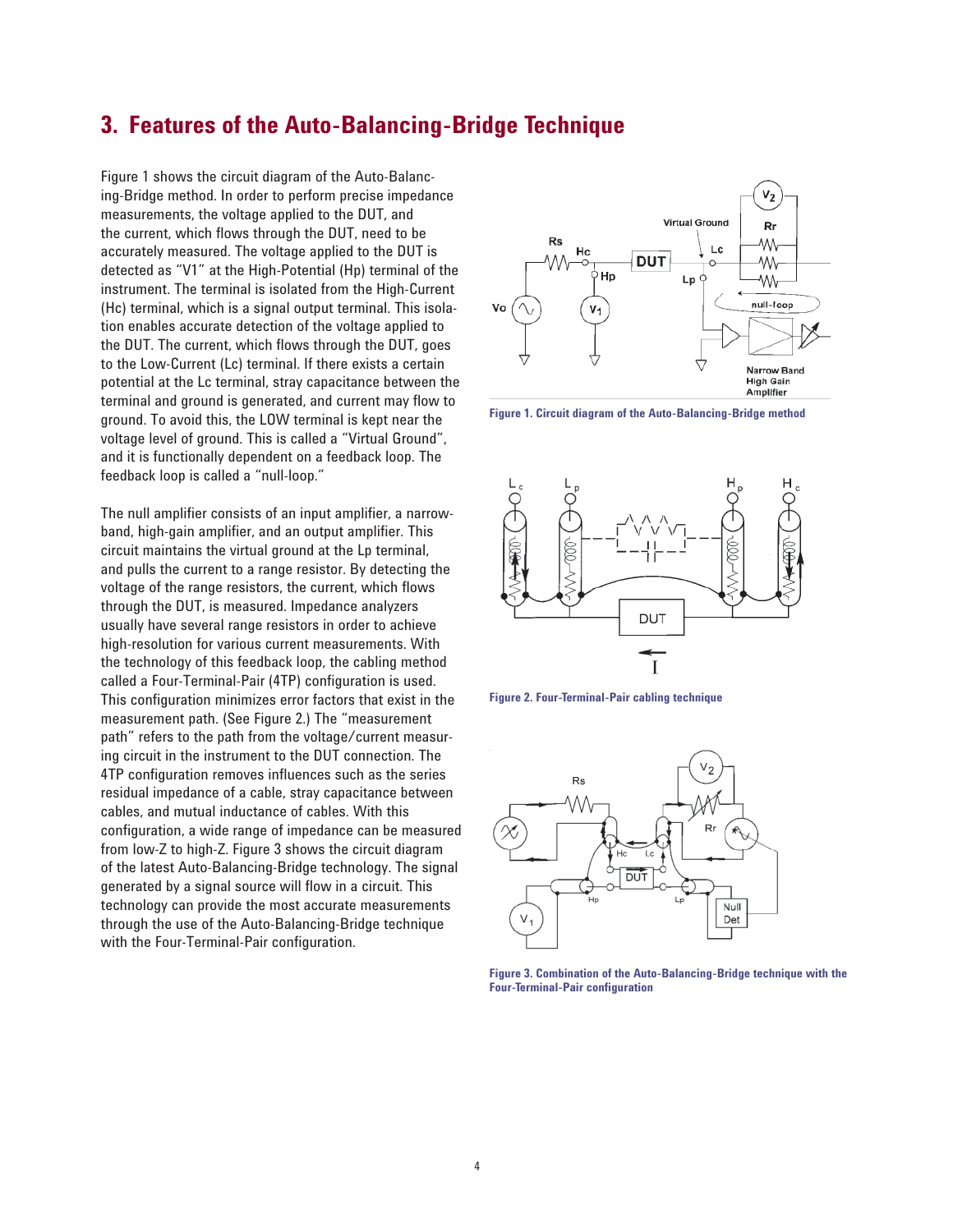### **4. Problems with Previous Auto-Balancing-Bridge Technique**

The Auto-Balancing-Bridge method is an exceptional technology, but there were some technical barriers that made it difficult to extend the frequency range or to improve the measurement accuracy.

#### **Technical Barrier No. 1:**

### **The bridge circuit cannot balance when the frequency is too high or when the cable length is too long.**

When the frequency is too high, a standing wave occurs in the measurement path under certain conditions. These conditions are determined by the measurement pathlength and the signal wavelength. In certain cases, the bridge circuit cannot balance. The first case is when the measurement path is equal to ¼ of the signal wavelength. For example, ¼ wavelength of 100 MHz is about 75 cm. At this frequency, a standing wave occurs and the bridge circuit cannot balance. If a 1-m cable (or longer) is used, the standing wave occurs during a swept measurement, because during the sweep there will be one wavelength that coincides with the measurement path-length. Again, the bridge cannot balance under this condition. To avoid this problem, the frequency range of the 4194A was limited to 15 MHz, when using a 1-m cable. The solution to this problem is related to the way that the circuit behaves and the reason the bridge cannot balance. Figure 4 is a diagram of the ABB technique, which clearly shows the measurement path.

In an LF measurement, the signal-levels at both ends of the measurement path are observed to be the same for the lower frequencies. As the frequency increases, the signal levels at each end of the measurement path begin to diverge. As discussed earlier, the standing wave is a phenomenon resulting from the equality of the measurement path-length and wavelength of the test-signal. Note that this can occur in each of the four measurement paths individually.

Table 2 shows the role of each of the four terminals. The feedback loop around the Lp terminal maintains the virtual ground. Therefore, if a standing wave occurs in the Lp measurement path, the Lp terminal cannot control the potential difference between the inner and the outer conductors. The result is that the bridge circuit loses balance.

#### **Table 2. Each terminal's role in the Auto-Balancing-Bridge circuit**

#### **Terminal Function**

| Lp  | Detects the voltage between the inner conductor and the<br>outer conductor.                                                        |
|-----|------------------------------------------------------------------------------------------------------------------------------------|
|     | Balances the bridge circuit by feeding the detected voltage<br>hack to the instrument.                                             |
| Lc: | Detects the current, which flows from the inner conductor<br>to the outer conductor. (This becomes the measured current<br>value.) |
| Hp  | Detects the voltage between the inner conductor and the<br>outer conductor. (This becomes the measured voltage value.)             |
| Hc. | Outputs the signal from the signal source and applies it to the<br>DUT.                                                            |

Since the voltage of the Lp outer conductor is influenced by the flow of current (see Figure 3), a standing wave occurring at the Lc, or Hc terminal will also make the bridge circuit unstable. Each of these terminals plays a role in measurement, so if the bridge is unstable, each of these values will become unstable, even if the bridge is somehow balanced.



**Figure 4. Auto-Balancing-Bridge method and measurement path**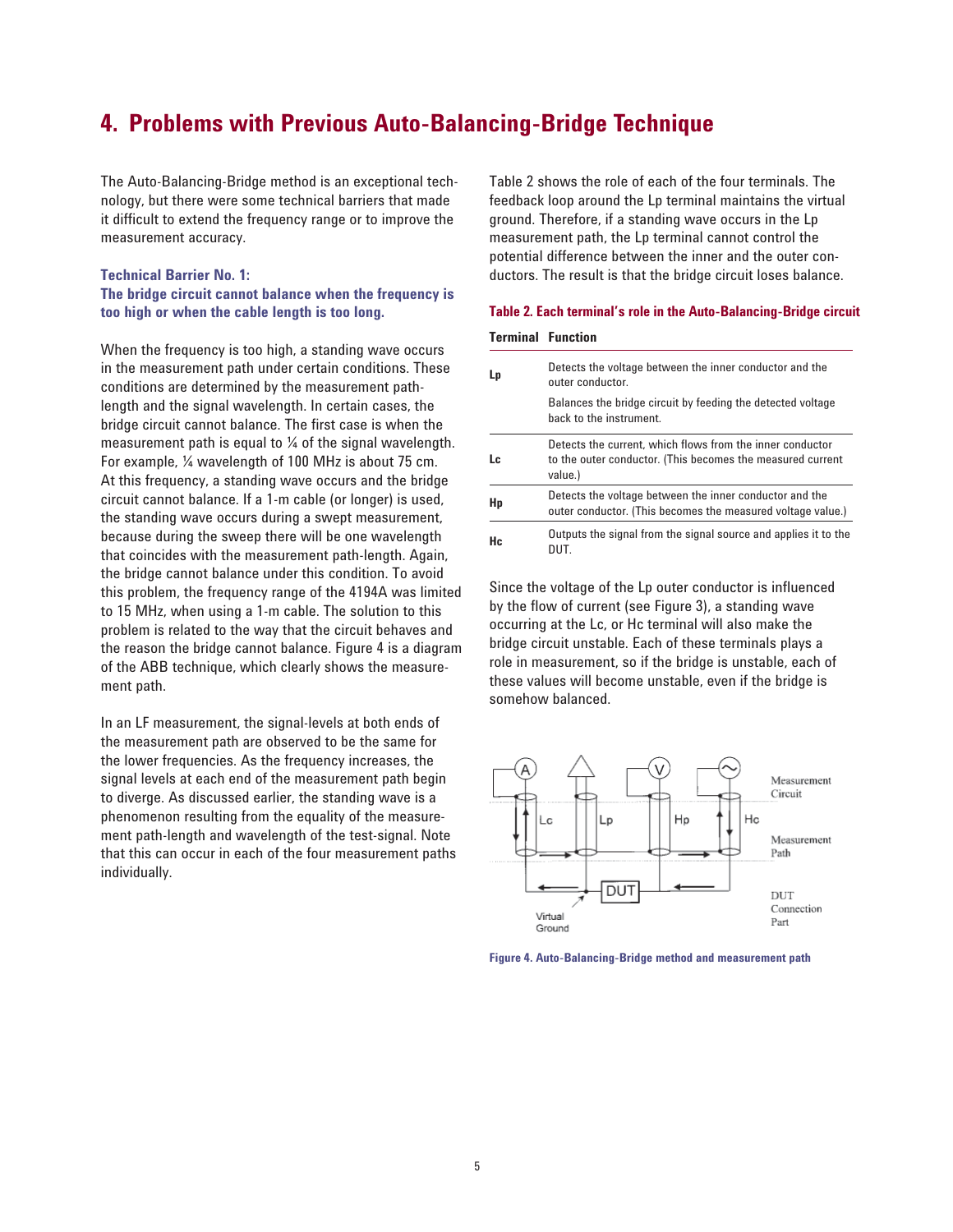### **Technical Barrier No. 2: Impedance measurement range is limited due to the noise level and spurious characteristics in the instrument circuit.**

For both high and low impedance measurements, the instrument noise level affects the measurement performance. If the noise level is high, the impedance measurement range will become narrower. Recently, there are requirements to measure impedance at less than 10 mΩ and more than 100 kΩ. Previous instruments did not cover such a wide impedance range. Impedance analyzers with the capability to perform swept measurements use more complicated circuits than LCR meters, so it has been difficult to keep the noise-level low in the impedance analyzer circuit, as was possible with LCR meters. The noise level can be easily observed by measuring the open or short impedance. Naturally, if the short measurement value is about 10 mΩ, it is impossible to measure below 10 mΩ. The main factors to be considered when determining the noise level of the measurement circuit are the spurious characteristics, noise, offset level of the narrowband high-gain amplifier (the heart of the null-loop), and the noise and spurious characteristics of the signal source. (See Figure 1.)

### **Technical Barrier No. 3: When making sensitive D (dissipation factor) or Q (quality factor) measurements, the measurement value becomes unstable when the measurement range changes.**

Auto-Balancing-Bridge instruments have several range resistors that precisely detect current. In Figure 1, the current at the Lc terminal routes to one of a set of range resistors, where the current can be determined by measuring the voltage across the respective range resistor. To cover a wide impedance range, the instrument needs to measure a wide range of current values. Therefore, each range resistor is rated to correspond with certain ranges of current. For precision measurement, each range resistor must be precisely adjusted. Previously, each range resistor was adjusted using individual impedance standards. This caused differences in measured values for different measurement ranges. Though the measurement results were still within the measurement specification of the instrument, sensitive measurements, such as low-D or high-Q measurements, were often very difficult to obtain.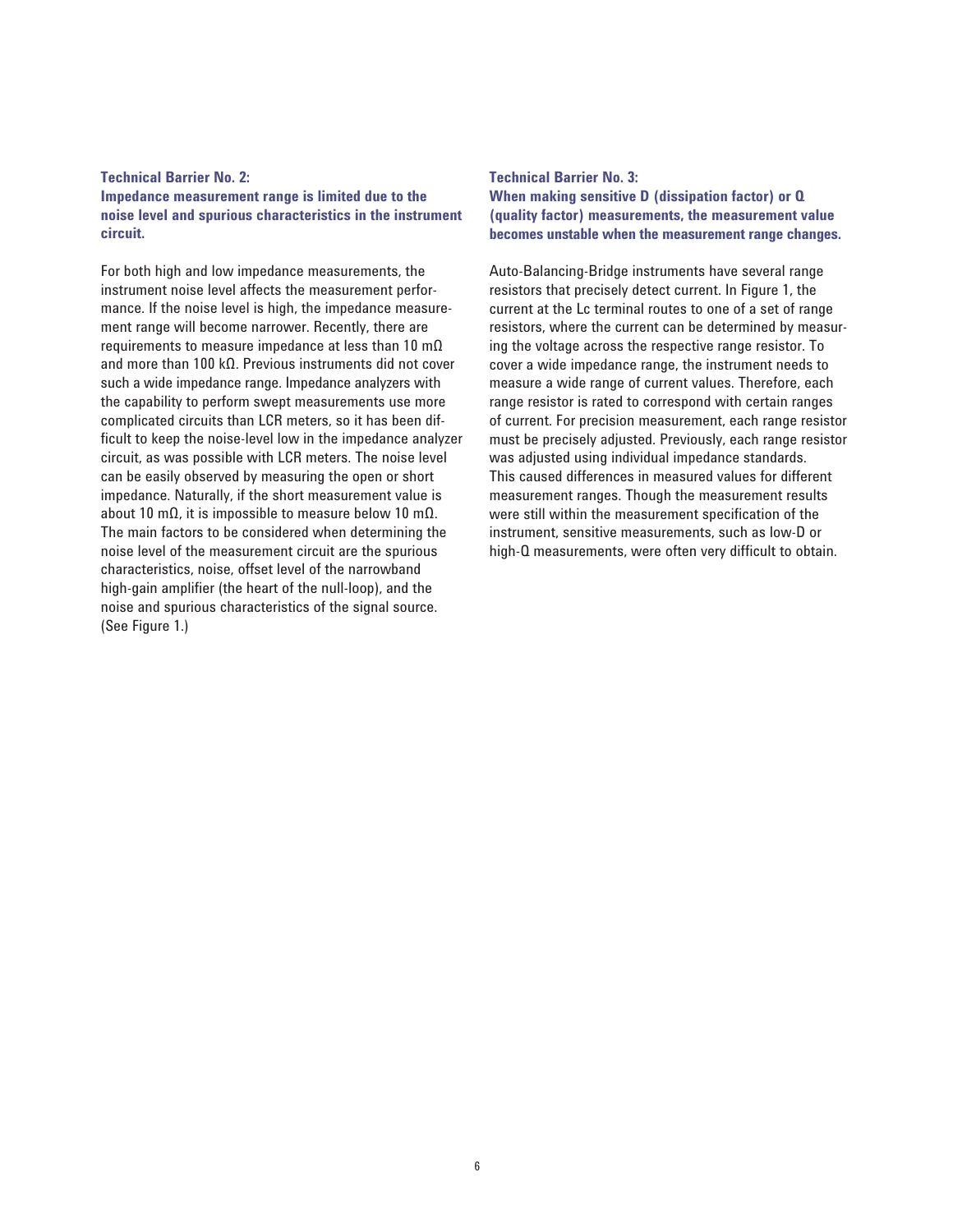## **5. 4294A Solution No. 1: Frequency Expansion**

The 4294A is an impedance analyzer, which has a wide frequency range (40 Hz to 110 MHz) and extremely accurate measurement capabilities. It employs the most accurate measurement technique (Auto-Balancing-Bridge) and has successfully extended the frequency range of this technique. The circuit diagram shown in Figure 1 is basically the same as the circuit used in the 4294A, however, recent technical improvements have been made to resolve the problems described in Chapter 4. The differences between the recently improved technique and previous techniques are explained in Chapters 5 and 6. Technical barrier no. 1 (see Chapter 4) was solved as follows:

#### **1. Cable terminated Auto-Balancing-Bridge method**

The 4294A uses an innovative technology called "Cable terminated Auto-Balancing-Bridge method." The circuit diagram is shown in Figure 5. To solve the problem of a standing-wave at high frequency, the measurement path is terminated by the characteristic impedance of the cable (50  $Ω$ ). With this termination, the measurement signal can be precisely conveyed, independent of the frequency or the path-length. This solves all problems caused in the measurement path, such as the bridge balance issue (at Lp), a voltage/current level detection issue at Hp and Lc, and an applied signal level issue at Hc.

With this innovation, the frequency range of the 4294A has been successfully extended, while maintaining the existing features (high accuracy and wide impedance range). This technology has a great benefit in the higher frequency range, and is utilized above 15 MHz, when no cable extension is used. It can also be used above 5 MHz when a 1-m or 2-m cable extension is used.



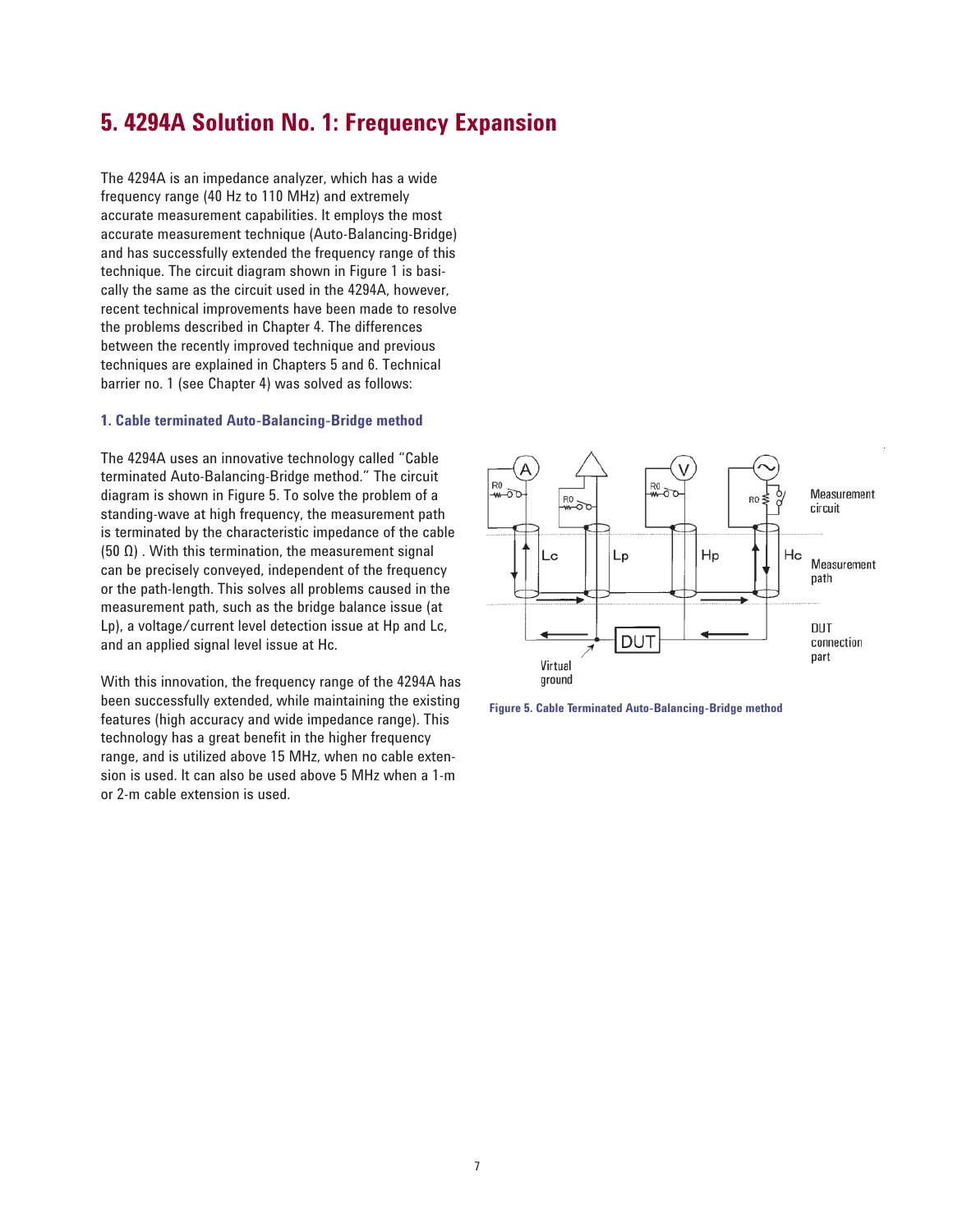#### **2. Bridge Stability Improvement by Phase Adjustment**

As one more solution to address technical barrier no. 1 (the bridge balance problem at higher frequencies), the 4294A has a special circuit designed to compensate for the null-loop characteristics, which can vary with frequency and cable length. The circuit diagram is shown in Figure 6. In the null-loop circuit, the vector voltmeter  $(V\phi)$  and local oscillator (Eφ ) are respectively placed before and after the narrow-band, high-gain amplifier.

The null-loop circuit characteristics can be measured by performing the following procedure:

- Connect the Lp and Lc terminals.
- Supply a signal from the signal source Eφ clockwise through the null-loop circuit. (See Figure 6.) Measure Vφ.

The data is saved in internal memory and is used to achieve a stable balance of the bridge circuit when a measurement is made. This data indicates voltage of both Eφ and Vφ, and is measured over the entire frequency range; so repetition of the second and third steps (above) is required to compile all the data.

The phase adjustment is performed in the factory before shipment, and regularly during calibration. In the cable compensation procedures (used during normal operation), this adjustment is performed prior to extending the measurement port. Because each cable has different characteristics, it is particularly important to perform this procedure during cable compensation. This function can be performed on the instrument's front panel when performing cable compensation.



**Figure 6. Bridge stability improvement by phase adjustment**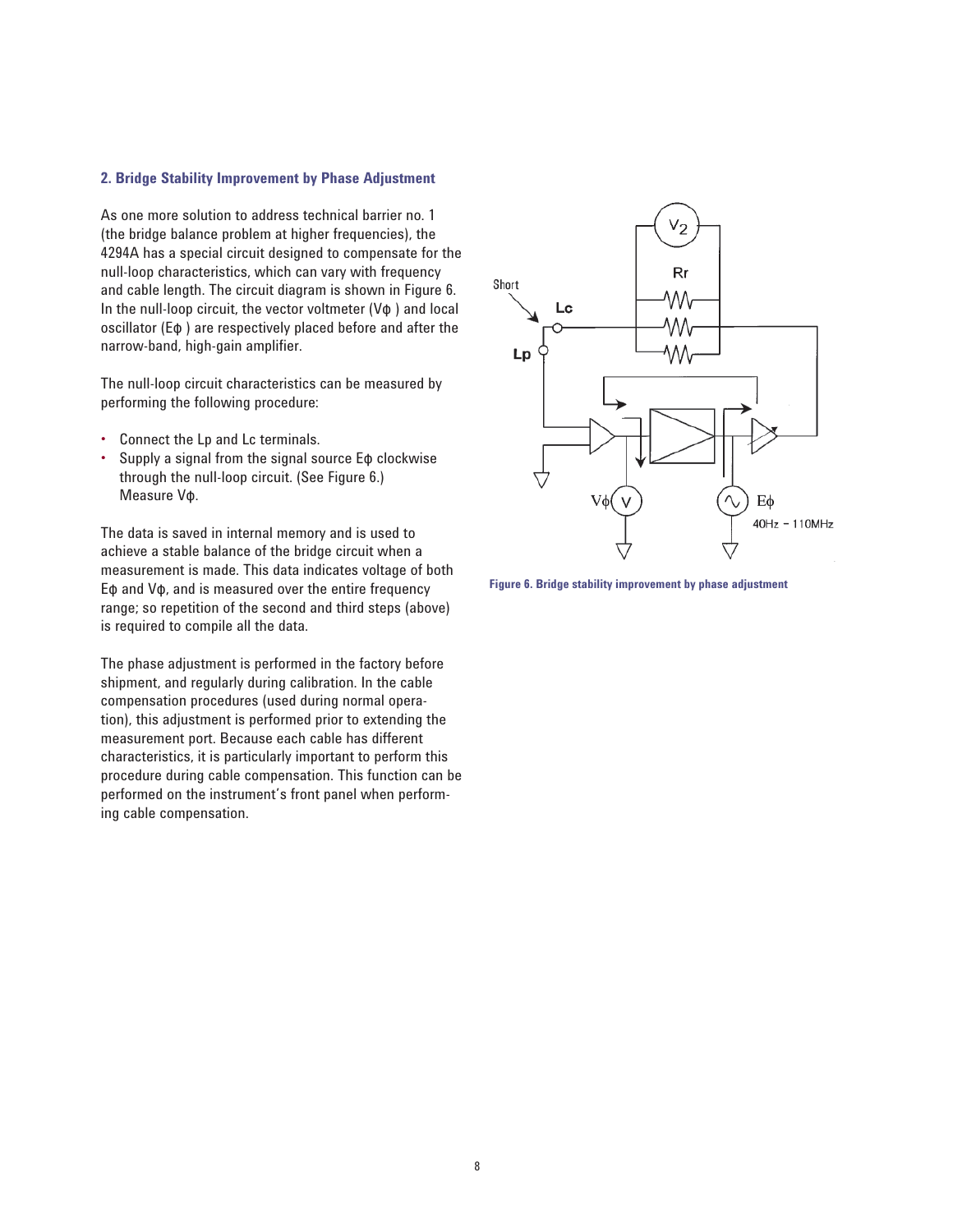### **6. 4294A Solution No. 2: Impedance/Phase Accuracy Improvements**

The impedance and phase measurement accuracy of the Auto-Balancing-Bridge technique was improved by resolving technical barriers nos. 2 and 3, as described in Chapter 4.

#### **1. Low noise circuit design**

Circuit noise in the 4294A has been minimized through a careful and thorough circuit design process, which included attention to circuit board traces, alignment of components on the boards and selection of components. For example, a high-performance signal source was used to ensure that noise and spurious characteristics were minimized. Also, the characteristics of the narrow-band, high-gain amplifier (in the null-loop) were dramatically improved by minimizing noise, spurious characteristics, and offset level. This decreased the equivalent, converted input noise of the null amplifier.

### **2. Calibration Using a Single External Reference**

As described in Chapter 4, the previous Auto-Balancing-Bridge technique required that each range resistor be adjusted using individual impedance standards. The 4294A uses a special adjustment technique in which all ranges are adjusted with a single external reference. This new technique overcomes technical barrier no. 3. The 4294A has four range resistors in total (50 Ω, 400 Ω, 3.2 kΩ and 25.6 kΩ). The adjustment is performed according to the following procedure:

- Compensate relative differences between neighboring range resistors by measuring the internal "reference resistors." (The 4294A has four internal reference resistors.)
- Measure the external reference (100 Ω). The absolute adjustment for all ranges is performed using this reference.

This adjustment method brings great benefit to impedance measurements (particularly sensitive D or Q measurements), which can drastically vary according to the measurement frequency. Also, during regularly scheduled service (adjustment and calibration) this method improves adjustment efficiency. These improvements give the 4294A expanded impedance and phase measurement capabilities compared with previous impedance analyzers.

Figure 7 shows the results of open and short measurements. These measurement results show the limitation when measuring higher and lower impedance values. The open measurement capability has been extended from about 1 GΩ (Agilent 4194A) to about 10 GΩ (Agilent 4294A). The short measurement capability has been extended from about 1 mΩ (4194A) to about 0.1 mΩ (4294A). This means that the upper and lower impedance measurement ranges have each been expanded by an order of magnitude.



**Figure 7. OPEN/SHORT measurement limitations of the 4294A (reference data)**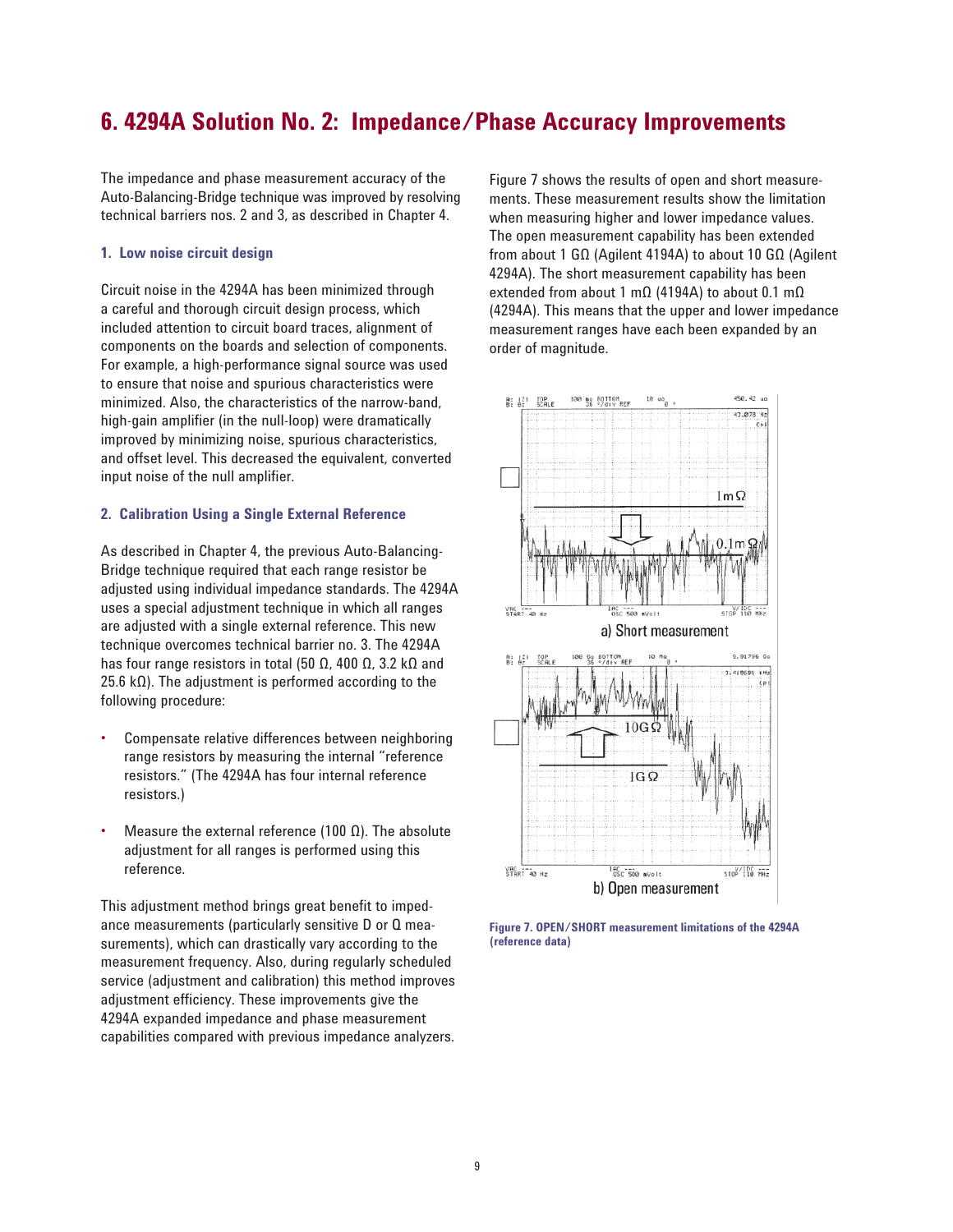In addition, the phase measurement capability has also been improved. Figure 8 shows the quality factor (Q) measurement accuracy of the 4194A compared to the 4294A (Q of 100). The 4294A can maintain 10% accuracy or better in the lower frequencies (100 Hz to 10 MHz). Formerly, the Agilent 42851A (resonant method) was widely used for accurate Q measurement. The improved accuracy of the 4294A enables Q measurement with the same level of reliability as with the 42851A. Table 3 and Figure 9 show a comparison of a Q measurement result when using these instruments. The upper graph shows the actual results, while the lower graph shows the percentage difference between these measurement results, and demonstrates good correlation. The operation of the 4294A is much easier than that of the 42851A, and so the 4294A is highly recommended for Q measurement.





|                       | 4294A                          | $4285A + 42851A$   |
|-----------------------|--------------------------------|--------------------|
| <b>Test frequency</b> | 16480A (100 μH)<br>1 MHz:      |                    |
| measured DUT          | 2.5 MHz: 16481A (56 $\mu$ H)   |                    |
|                       | 16483A (10 μH)<br>4 MHz:       |                    |
|                       | 7.9 MHz: 16485A (2.5 $\mu$ H)  |                    |
|                       | 10 MHz: 16485A (2.5 μH)        |                    |
|                       | 22 MHz: 16486A (1 µ H)         |                    |
|                       | 30 MHz: 16488A (0.28 µ H)      |                    |
| <b>Test fixture</b>   | 42942A, 16093B                 | <b>None</b>        |
| <b>Fixture</b>        | Adapter setup on 42942A        | Short compensation |
| compensation          | Electrical length 3.4 mm       |                    |
|                       | <b>OPEN/SHORT</b> compensation |                    |
|                       | on 16093B using 16193B         |                    |
|                       | shorting device                |                    |

### **Table 3. Instrument state for Q measurement**



**Figure 9. Q measurement with the 4294A and the 42851A**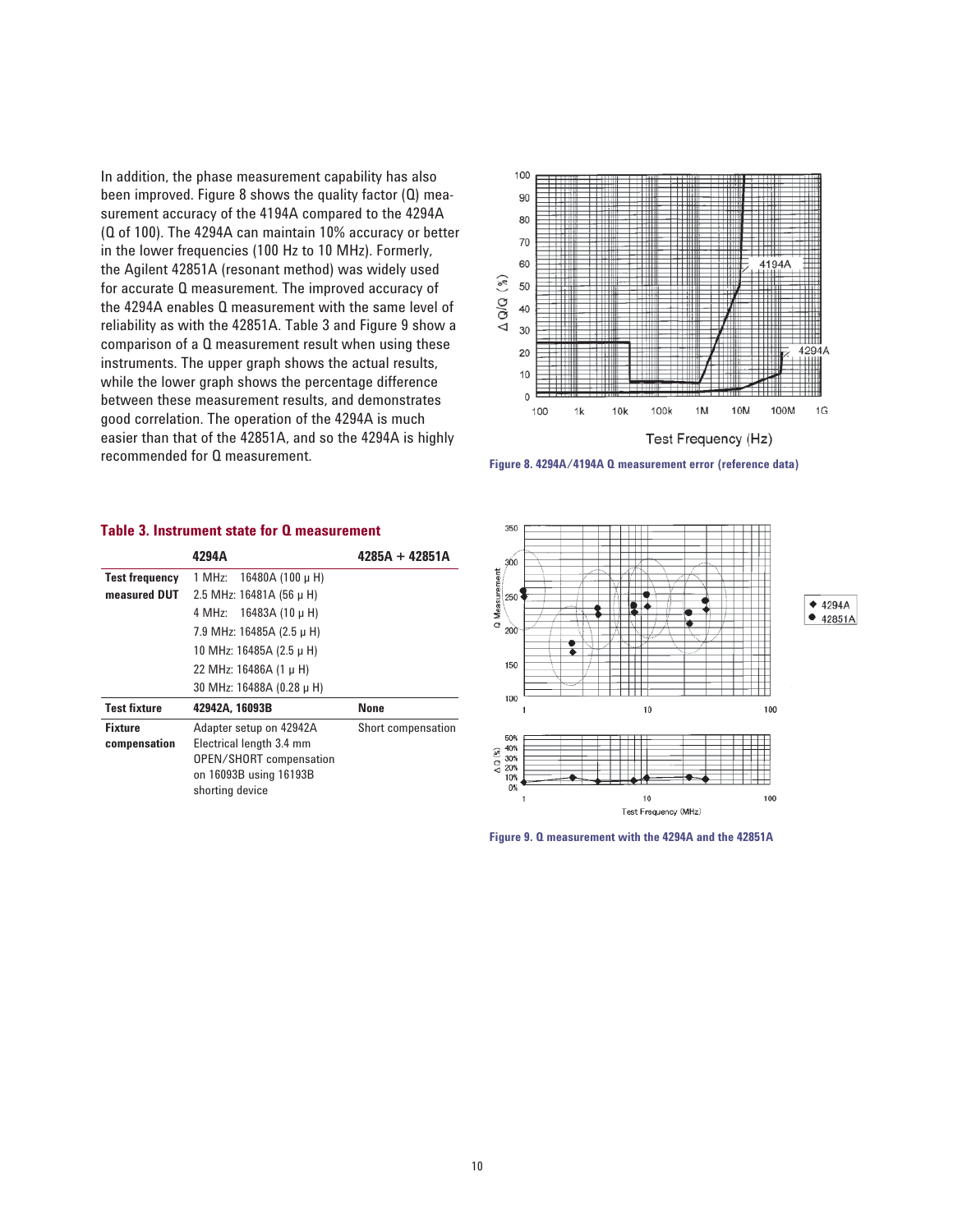### **7. Other New Technology—1: New Impedance Probe**

The Agilent 42941A impedance probe provides probe measurement capability to the 4294A. The technology used is different from the previous IV method, resulting in successful expansion of the frequency range as well as the impedance measurement range. There were two main technical difficulties when developing this solution.

- **1.** The previous I-V method used a transformer to "pick up" the current, however this method resulted in large losses, and was not suitable for detection of small currents.
- **2.** The frequency range was limited by the transformer's operational frequency range. With the 42941A impedance probe, a new technology called the "Advanced I-V Method" was introduced. Figure 10 shows a comparison of the circuit diagrams used in these methods.

The differences between the previous I-V method and the new IV method are as follows:

- **1.** With the new method, a nearly ideal current meter is used, without the need for a transformer. This enables accurate measurement of small current. The result is the enhancement of the ability to measure high-impedance. The null-loop circuit of the 4294A is used as a current meter.
- **2.** No transformer is used in the "Advance I-V Method," so the operational frequency range of this solution is not dependent on the performance of a transformer. This is of particular importance in the lower frequency range, where the 4194A + 41941A was limited to a minimum of 10 kHz, the 4294A + 42941A is limited to a minimum of 40 Hz.

Figure 11 shows the typical 10% measurement accuracy range of the 42941A compared to that of the 41941A. This clearly shows that the 42941A has a much wider frequency range and a much wider impedance measurement range than was possible with the 41941A. The 42941A expansion of this probing methodology made possible a variety of new applications.



**Figure 10. Circuit diagrams of the 42941A impedance probe and the previous 41941A impedance probe**



**Figure 11. 10% measurement accuracy range of the 42941A and the 41941A**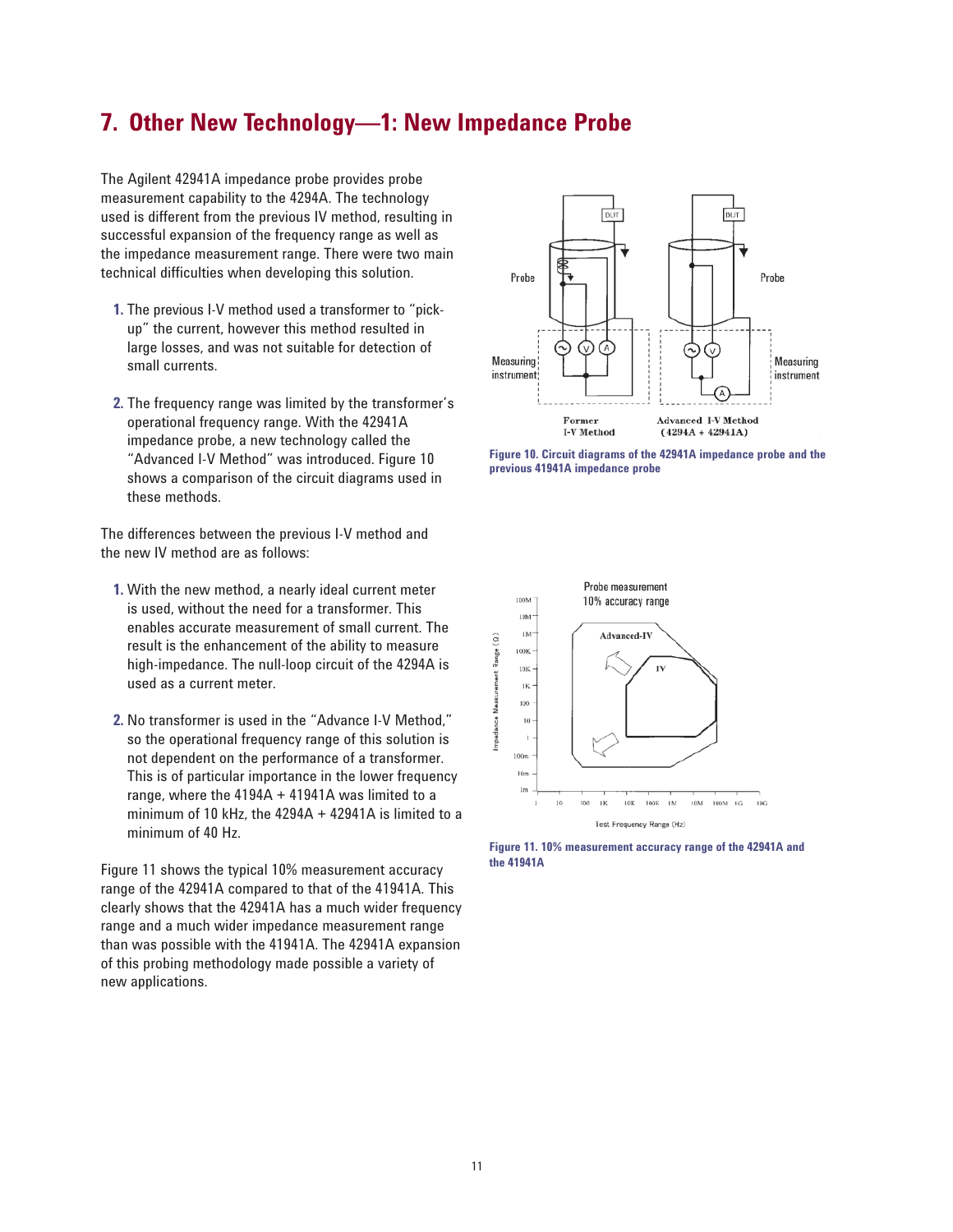# **8. Other New Technology—2: 7-mm Connector Adapter**

The Agilent 42942A adapter is used to convert the Four-Terminal-Pair configuration into a 7-mm test port. This allows for the connection of 7-mm test fixtures to the Four-Terminal-Pair configuration of the 4294A. This adapter has incorporated design changes that reduce the effects of external noise on measurements. Figure 12 shows the difference between the 16085B and the 42942A. In the 16085B, the current flows through the DUT, then through the adapter's outer conductor. It is measured by the current meter of the instrument. In this case, the external noise, received in the adapter's outer conductor, influences measurement results. In the 42942A, the current meter is positioned at the high terminal so that only the current which flows through the DUT is measured. Note that this technology is realized with the combination of the 4294A and the 42942A. This does not mean that the same technology can be obtained with the combination of older instruments and the 42942A.



**Figure 12. Enhancing 7-mm adapter technology**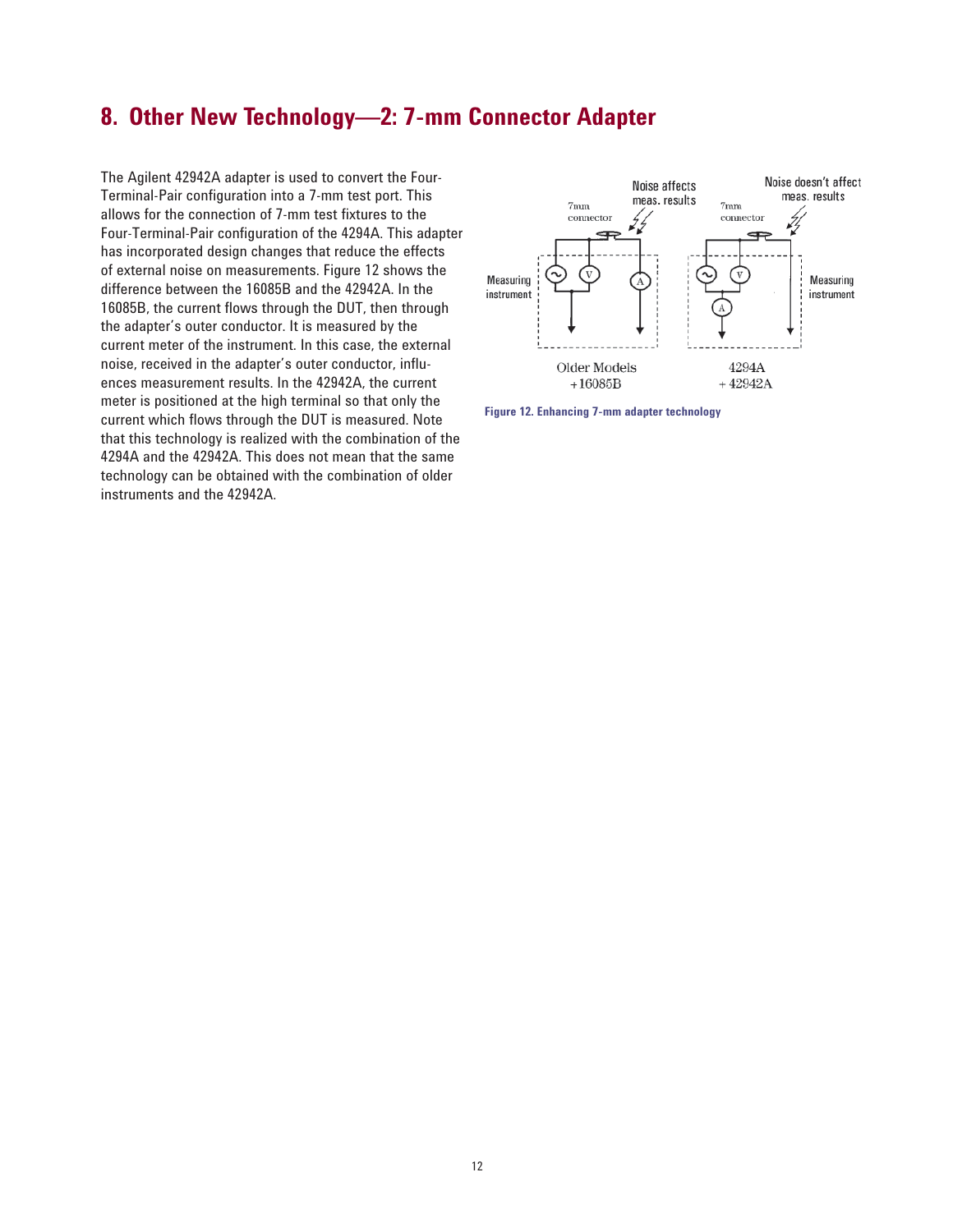## **9. Other New Technology—3: Cable Extension**

With the 4294A, a 2-m cable can be used at frequencies as high as 110 MHz. This is an innovative technology, since previous ABB impedance analyzers were limited to a maximum cable length of 1 m at a maximum frequency of 15 MHz. Table 4 lists the cable extension capability of impedance analyzers. This enhancement is realized by the technical improvement explained in Chapter 5 (the bridge balance stability improvement). Since the accuracy at the end of a cable is guaranteed for those cable lengths described in Table 4 (for cables 16048G/H), it is much easier to integrate the 4294A into a system.

### **Table 4. Cable extension function of Agilent impedance analyzers**

| Model | <b>Cable length</b> | <b>Frequency upper limit</b> |
|-------|---------------------|------------------------------|
| 4294A | $0$ m, $1$ m, $2$ m | 110 MHz                      |
| 4194A | 0 m, 1 m            | 15 MHz                       |
| 4192A | 0 m, 1 m            | 13 MHz                       |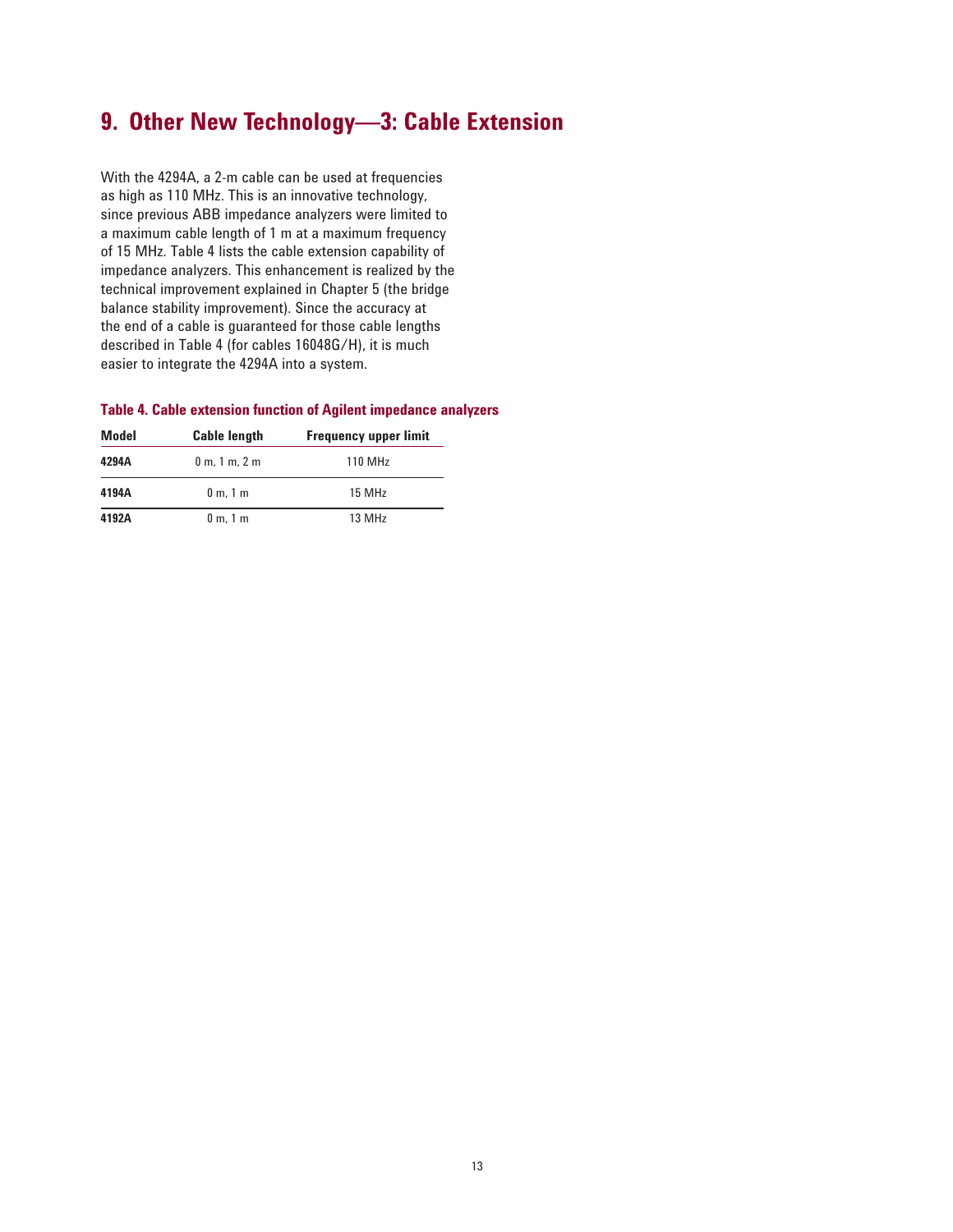### **10. Comparison of the Latest Impedance Measurement Techniques**

With the frequency expansion of the Auto-Balancing-Bridge method, the impedance measurement technology map has been drastically changed. Figure 13 shows the 10% measurement accuracy range of each technique. The upper frequency limit of the Auto-Balancing-Bridge method has been extended from 40 Hz to 110 MHz. This means that the previous I-V method area can be replaced by the Auto-Balancing-Bridge method. Then, this technique's advantage (wide impedance coverage and high accuracy) is obtained in this frequency range. On the other hand, the I-V method is required for in-circuit probing measurements and grounded device measurements. With the advanced I-V method, the frequency range and the impedance coverage are powerfully improved.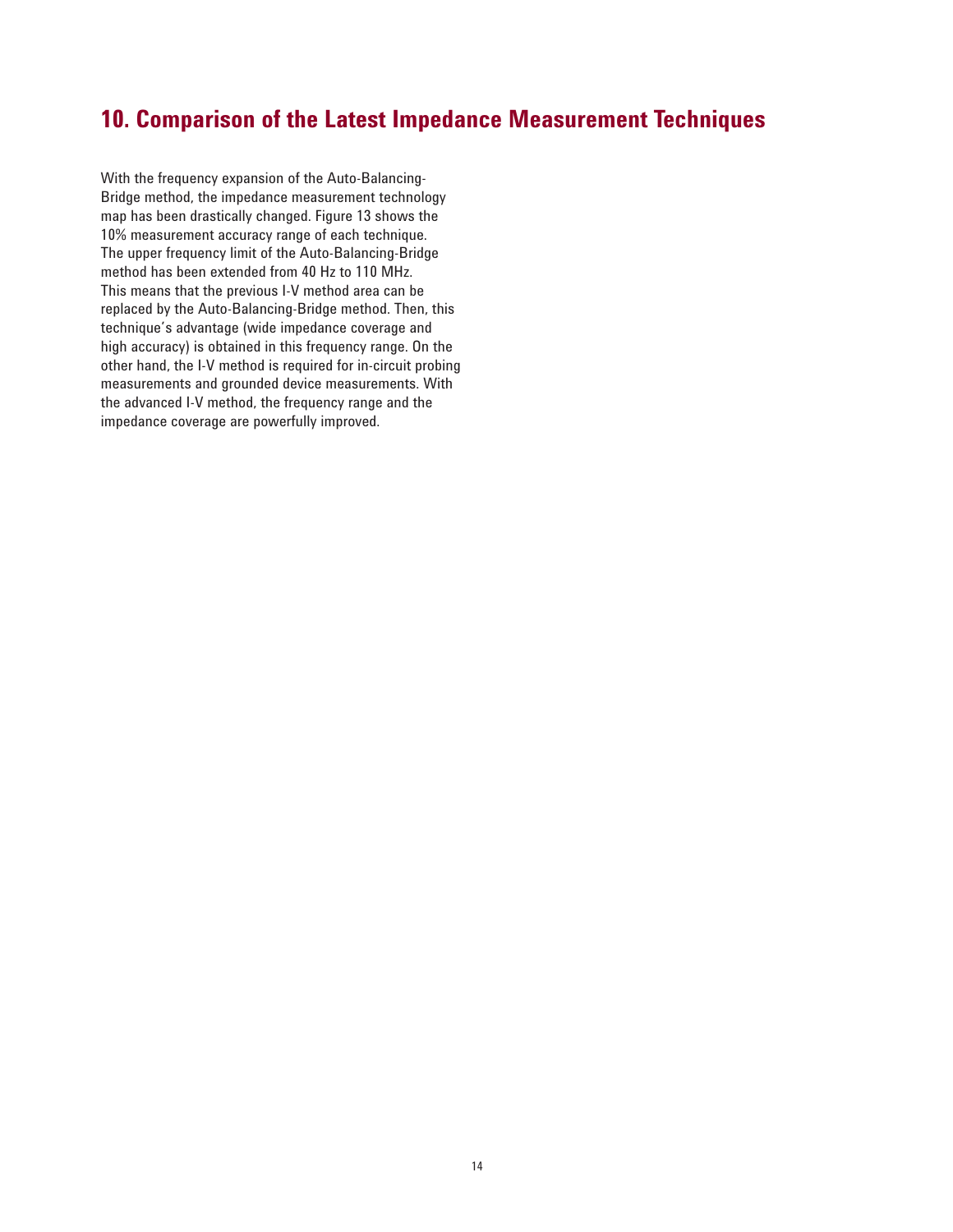# **11. Summary**

The Agilent 4294A is the impedance analyzer with a wide frequency range, broad impedance coverage, and accurate measurement capability. It provides the world's best performance in any impedance measurement between 40 Hz and 110 MHz. Together with the E4991A (3-GHz impedance/material analyzer), Agilent Technologies' impedance analyzers fit all impedance measurement applications.



**Figure 13. Comparison chart of impedance measurement techniques**